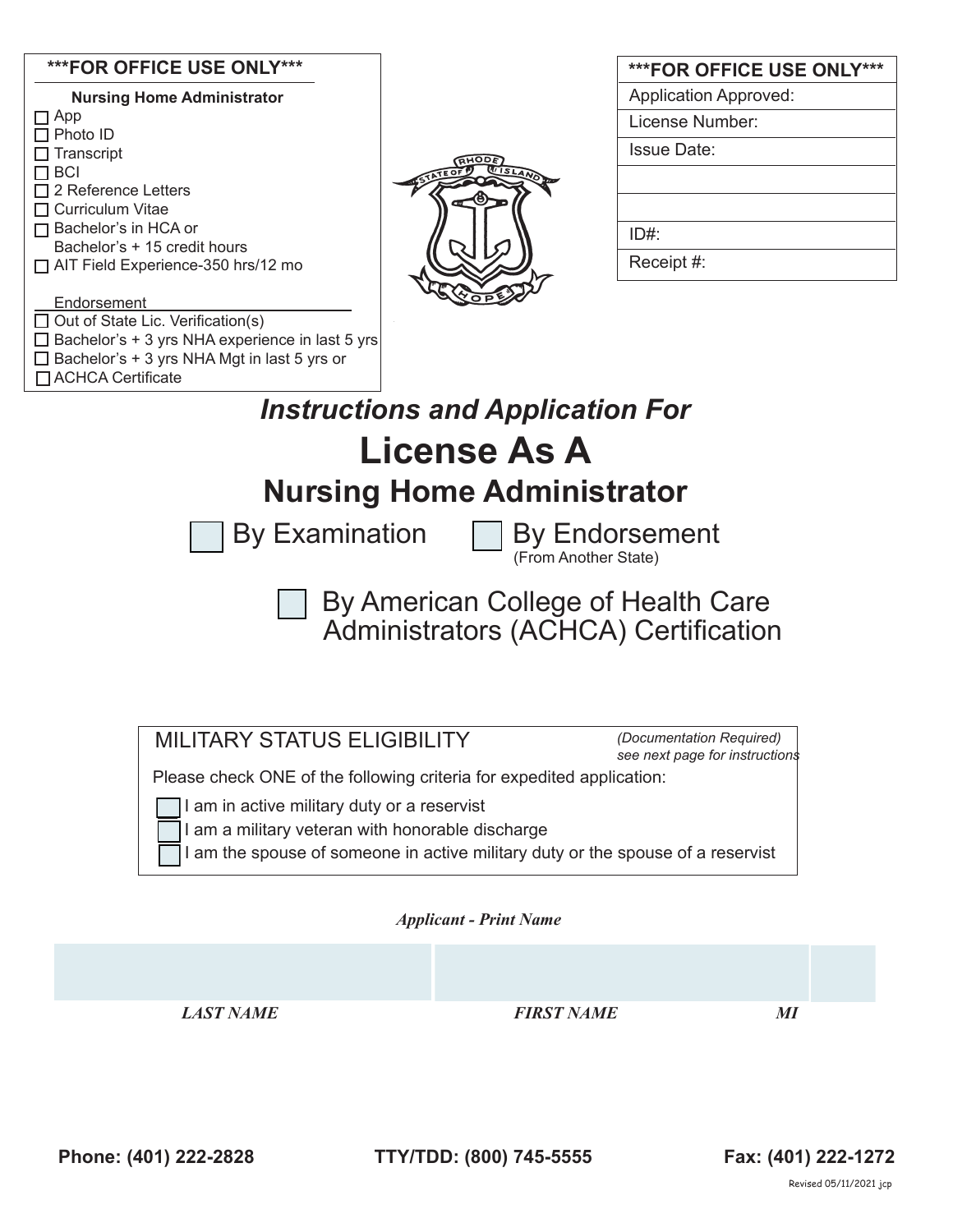# **LICENSURE REQUIREMENTS**

Please review the following checklists, **choose which one applies to you**, and include all of the required information to complete your Nursing Home Administrator application. There is no fee, however you will be charged a fee at the time of renewal.

## **By Examination:**

- 1. Proof of 18 years of age copy of driver's license or state issued id;
- 2. 2 letters of good moral character;
- 3. Original BCI check from the RI Attorney General's Office; if positive BCI, a detailed explanation is required.
- 4. Bachelor's degree in health care administration *OR* Bachelor's degree and completion of 15 credit hours, with a copy of the course description from the accredited college/university catalog, with course title, course number, credit and grade for the required courses.
- 4. Completion of field experience, 350 hours within a 12 month period, in a Administrator-in-Training (AIT) capacity in a licensed nursing facility;
	- a. Completed AIT Certification form and
	- b. Confirmation of RI nursing facility's nursing home administrator active license.
- 5. Official school transcript(s), with registrar's signature and school seal;
- 6. Curriculum Vitae;

#### **Upon completed application, then**

7. Completion of written NHA examination, with minimal passing score of 113.

#### **By Endorsement:**

- 1. Proof of 18 years of age copy of driver's license or state issued id;
- 2. 2 letters of good moral character;
- 3. Original BCI check from the RI Attorney General's Office; if positive BCI, a detailed explanation is required.
- 4. Bachelor's degree *and* 3 years experience as a licensed nursing home administrator, within the most recent 5 years; *OR* Bachelor's degree *and* in a management position with no less than 3 years experience, within the most recent 5 years, having direct responsibility for overseeing and directing 3 or more licensed nursing home administrators:

Provide applicable facility names, addresses, license information along with an attestation from your superior confirming your management position and oversight *OR* Bachelor's degree *and* completion of 15 credit hours, with a copy of the course description from the accredited college/university catalog, with course title, course number, credit and grade for the required courses.

- 5. Official school transcript(s), with registrar's signature and school seal;
- 6. Curriculum Vitae;
- 7. Evidence of a current license in good standing as a NHA in all alternate jurisdictions; (an Interstate Verification form is included in this application for that purpose**)**

#### **By ACHCA Certification:**

- 1. Proof of 18 years of age copy of driver's license or state issued id;
- 2. 2 letters of good moral character;
- 3. Original BCI check from the RI Attorney General's Office; if positive BCI, a detailed explanation is required.
- 4. Notarized copy of Certificate from the American College of Health Care Administrators (ACHCA)
- 5. Official school transcript(s), with registrar's signature and school seal;
- 6. Curriculum Vitae;
- 7. Evidence of a current license in good standing as a NHA in all alternate jurisdictions; (an Interstate Verification form is included in this application for that purpose)

## **Licensure Information**

Please visit the RIDOH website at **http://www.health.ri.gov/licenses** to check on the status of your license, download Rules and Regualtions/Laws for your profession, download change of address forms, other licensing forms or obtain our contact information. HEALTH will not, for any reason, accelerate the processing of one applicant at the expense of others.

#### **License Certificates**

RIDOH will be providing wallet license cards ONLY on issuance of licenses. If you wish to receive a license certificate, suitable for framing, please check the box below and attach a separate check in the amount of \$30.00 made payable to RI General Treasurer.

I would like to receive a license certificate. I have enclosed a separate check in the amount of \$30.00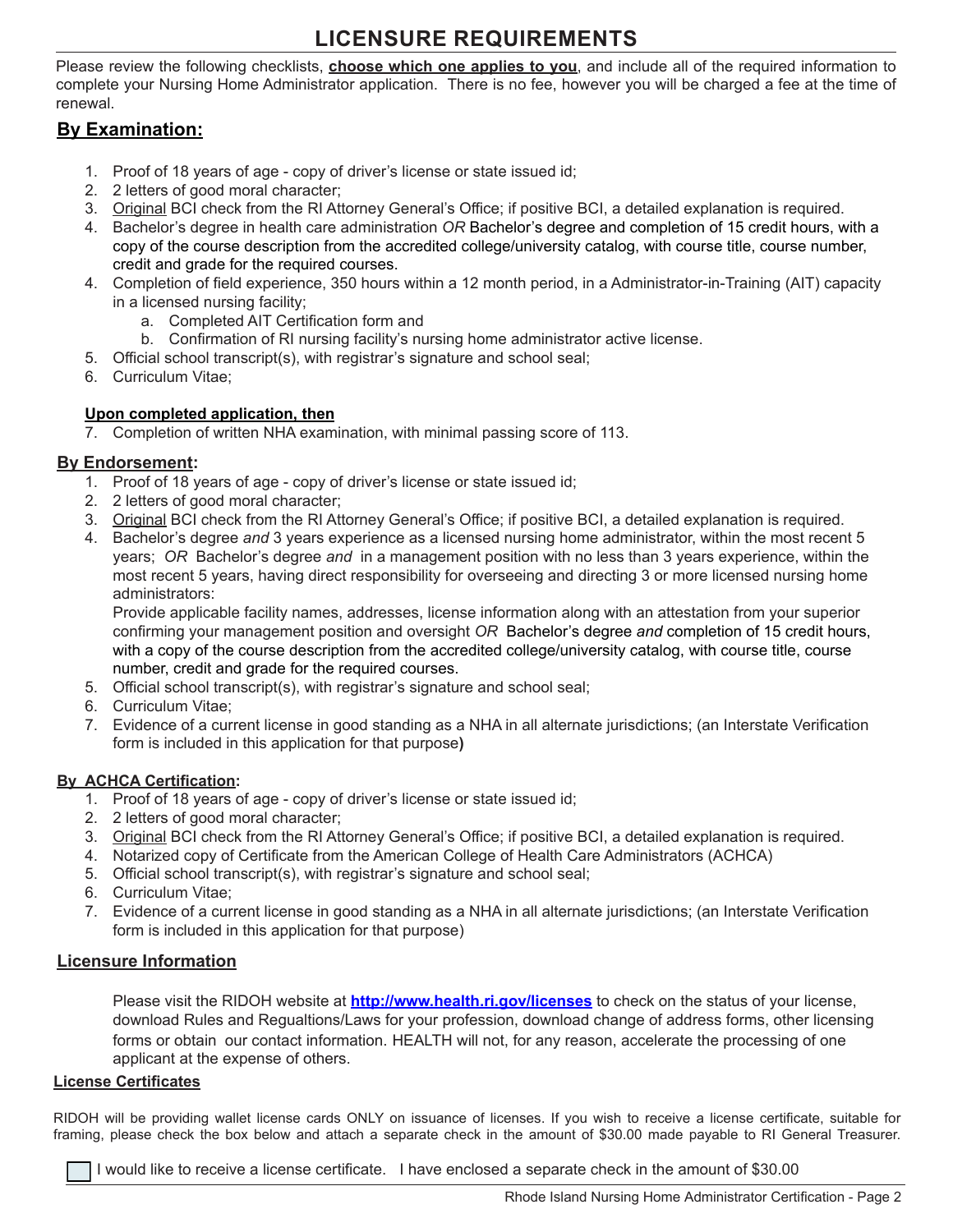

# **State of Rhode Island**

Application for License as a Nursing Home Administrator

*Refer to the Application Instructions when completing these forms. Type or block print only. Do not use felt-tip pens.*

| 1. Name(s)                                           |                                                                                                                                   |                                                       |                                              |                          |                                                                                                                                                                                                                                                                                                              |
|------------------------------------------------------|-----------------------------------------------------------------------------------------------------------------------------------|-------------------------------------------------------|----------------------------------------------|--------------------------|--------------------------------------------------------------------------------------------------------------------------------------------------------------------------------------------------------------------------------------------------------------------------------------------------------------|
| This is the name that<br>will be printed on your     | Title (i.e., Mr., Mrs., Ms., etc.)                                                                                                |                                                       |                                              |                          |                                                                                                                                                                                                                                                                                                              |
| License/Certificate.                                 | <b>First Name</b>                                                                                                                 |                                                       |                                              |                          |                                                                                                                                                                                                                                                                                                              |
|                                                      | Middle Name                                                                                                                       |                                                       |                                              |                          |                                                                                                                                                                                                                                                                                                              |
|                                                      |                                                                                                                                   |                                                       |                                              |                          |                                                                                                                                                                                                                                                                                                              |
|                                                      | Surname, (Last Name)                                                                                                              |                                                       |                                              |                          |                                                                                                                                                                                                                                                                                                              |
|                                                      | Suffix (i.e., Jr., Sr., II, III)                                                                                                  |                                                       |                                              |                          |                                                                                                                                                                                                                                                                                                              |
|                                                      |                                                                                                                                   |                                                       |                                              |                          |                                                                                                                                                                                                                                                                                                              |
|                                                      | Maiden, if applicable<br>Name(s) under which originally licensed in another state, if different from above (First, Middle, Last). |                                                       |                                              |                          |                                                                                                                                                                                                                                                                                                              |
|                                                      |                                                                                                                                   |                                                       |                                              |                          |                                                                                                                                                                                                                                                                                                              |
| 2. Social Security<br><b>Number</b>                  | U.S. Social Security Number                                                                                                       |                                                       | verify that no taxes are owed to the State." |                          | "Pursuant to Title 5, Chapter 76, of the Rhode Island General Laws, as<br>amended, I attest that I have filed all applicable tax returns and paid all<br>taxes owed to the State of Rhode Island, and I understand that my Social<br>Security Number (SSN) will be transmitted to the Divison of Taxation to |
| 3. Gender                                            | Male                                                                                                                              | Female                                                |                                              |                          |                                                                                                                                                                                                                                                                                                              |
| 4. Date of Birth                                     | Day<br>Month                                                                                                                      | 19<br>Year                                            |                                              |                          |                                                                                                                                                                                                                                                                                                              |
|                                                      |                                                                                                                                   |                                                       |                                              |                          |                                                                                                                                                                                                                                                                                                              |
| 5. Home<br><b>Address</b>                            |                                                                                                                                   | 1st Line Address (Apartment/Suite/Room Number, etc.)  |                                              |                          |                                                                                                                                                                                                                                                                                                              |
| It is your responsibility<br>to notify HEALTH of all |                                                                                                                                   |                                                       |                                              |                          |                                                                                                                                                                                                                                                                                                              |
| address changes.                                     | Second Line Address (Number and Street)                                                                                           |                                                       |                                              |                          |                                                                                                                                                                                                                                                                                                              |
|                                                      | City                                                                                                                              |                                                       |                                              | State                    | Zip Code                                                                                                                                                                                                                                                                                                     |
|                                                      | Country, If NOT U.S.                                                                                                              |                                                       |                                              | Postal Code, If NOT U.S. |                                                                                                                                                                                                                                                                                                              |
|                                                      |                                                                                                                                   |                                                       |                                              |                          |                                                                                                                                                                                                                                                                                                              |
|                                                      | Home Phone                                                                                                                        |                                                       |                                              | Home Fax                 |                                                                                                                                                                                                                                                                                                              |
|                                                      | <b>Email Address</b>                                                                                                              |                                                       |                                              |                          |                                                                                                                                                                                                                                                                                                              |
| <b>6. Business</b>                                   |                                                                                                                                   |                                                       |                                              |                          |                                                                                                                                                                                                                                                                                                              |
| <b>Address</b>                                       | Name of Business/Work Location                                                                                                    |                                                       |                                              |                          |                                                                                                                                                                                                                                                                                                              |
| (ONLY if it is<br><b>RELATED to</b>                  |                                                                                                                                   | 1st Line Address (Department/Suite/Room Number, etc.) |                                              |                          |                                                                                                                                                                                                                                                                                                              |
| your license.)                                       |                                                                                                                                   |                                                       |                                              |                          |                                                                                                                                                                                                                                                                                                              |
| It is your responsibility                            | Second Line Address (Number and Street)                                                                                           |                                                       |                                              |                          |                                                                                                                                                                                                                                                                                                              |
| to notify HEALTH of all<br>address changes.          | City                                                                                                                              |                                                       |                                              | State                    | Zip Code                                                                                                                                                                                                                                                                                                     |
| This address will                                    |                                                                                                                                   |                                                       |                                              |                          |                                                                                                                                                                                                                                                                                                              |
| appear on the<br>Health web site.                    | Country, If NOT U.S.                                                                                                              |                                                       |                                              | Postal Code, If NOT U.S. |                                                                                                                                                                                                                                                                                                              |
|                                                      | <b>Business Phone</b>                                                                                                             |                                                       | Extension                                    | <b>Business Fax</b>      |                                                                                                                                                                                                                                                                                                              |

Rhode Island Nursing Home Administrator Certification- Page 3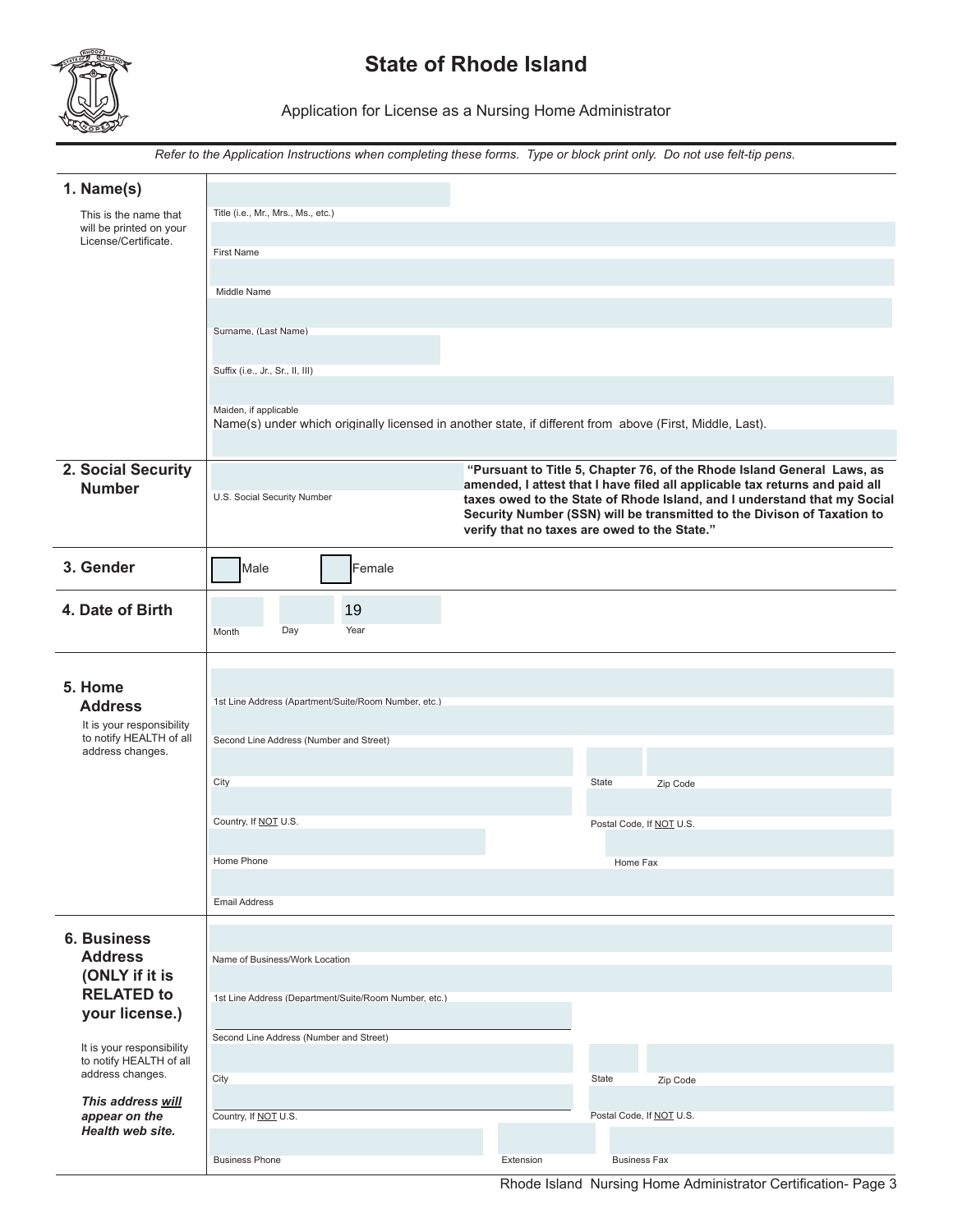| 7. Preferred<br><b>Mailing</b><br><b>Address</b><br>Please check ONE                                                                                             | Please use my Home Address as my preferred mailing address<br>Please use my <b>Business Address</b> as my preferred mailing address                                                                                                                                                                                                                                                                                                                          |                                                                   |  |  |  |  |  |
|------------------------------------------------------------------------------------------------------------------------------------------------------------------|--------------------------------------------------------------------------------------------------------------------------------------------------------------------------------------------------------------------------------------------------------------------------------------------------------------------------------------------------------------------------------------------------------------------------------------------------------------|-------------------------------------------------------------------|--|--|--|--|--|
| 8. Qualifying<br><b>Education</b><br>Please list the name<br>and information about<br>the school that you<br>attended that<br>qualifies you for<br>this license. | Type of School (University, College, Technical School, etc.)<br>Name of School<br>Date Graduated:<br>Month<br>Year<br>Degree Received (Bachelor of Arts, Master of Science, Diploma, etc.)                                                                                                                                                                                                                                                                   |                                                                   |  |  |  |  |  |
| 9. Other State<br>License(s)                                                                                                                                     | Have you ever held, or do you currently hold, a license in another state?<br>No<br>Yes                                                                                                                                                                                                                                                                                                                                                                       |                                                                   |  |  |  |  |  |
| Please answer the<br>question and list<br>state(s), if applicable                                                                                                | If the answer to this question is "yes", enter all other state licenses in Question 10 (below):                                                                                                                                                                                                                                                                                                                                                              |                                                                   |  |  |  |  |  |
| 10. Licensure                                                                                                                                                    | State/Country:<br>State/Country:                                                                                                                                                                                                                                                                                                                                                                                                                             |                                                                   |  |  |  |  |  |
| List all states or<br>countries in which<br>you are now, or ever<br>have been licensed<br>to practice your<br>profession.                                        | Active<br>Active<br>Inactive<br>Active<br>Active<br>Inactive<br>Active<br>Inactive<br>Active<br>Active<br><b>Inactive</b><br>Active<br>Active<br>Active<br>Inactive                                                                                                                                                                                                                                                                                          | Inactive<br>Inactive<br><b>O</b> lnactive<br>Inactive<br>Inactive |  |  |  |  |  |
|                                                                                                                                                                  | Active<br>Active<br>$\Box$ Inactive                                                                                                                                                                                                                                                                                                                                                                                                                          | $\Box$ Inactive                                                   |  |  |  |  |  |
|                                                                                                                                                                  | Active<br>Active<br><b>Inactive</b>                                                                                                                                                                                                                                                                                                                                                                                                                          | Inactive                                                          |  |  |  |  |  |
| 11. NON-HCA<br><b>Applicant</b><br><b>Coursework</b>                                                                                                             | If your degree was not in health care administration, complete this section in detail. List credit courses as set<br>forth in R5-45-NHA, Section 3.1(c). PLEASE PROVIDE COURSE TITLE, COURSE NUMBER, THE COLLEGE<br>OR UNIVERSITY WHERE YOU TOOK THE COURSE AND THE GRADE THAT YOU RECEIVED. Provide<br>course descriptions for any clarification. PLEASE NOTE: One course may satisfy up to two (2) domains of<br>practice. Courses must be 3 or 5 credits. |                                                                   |  |  |  |  |  |
| <b>NOTE: This</b>                                                                                                                                                | <b>Domain of Practice</b>                                                                                                                                                                                                                                                                                                                                                                                                                                    |                                                                   |  |  |  |  |  |
| section pertains<br>to applicants                                                                                                                                | 1. Residential Care Management in Nursing Homes                                                                                                                                                                                                                                                                                                                                                                                                              |                                                                   |  |  |  |  |  |
| who do NOT<br>possess a HCA                                                                                                                                      | <b>Course Title</b>                                                                                                                                                                                                                                                                                                                                                                                                                                          |                                                                   |  |  |  |  |  |
| Degree                                                                                                                                                           | <b>Course Number</b>                                                                                                                                                                                                                                                                                                                                                                                                                                         |                                                                   |  |  |  |  |  |
|                                                                                                                                                                  |                                                                                                                                                                                                                                                                                                                                                                                                                                                              |                                                                   |  |  |  |  |  |
|                                                                                                                                                                  | <b>College or University</b>                                                                                                                                                                                                                                                                                                                                                                                                                                 |                                                                   |  |  |  |  |  |
|                                                                                                                                                                  | <b>Credit and Grade</b>                                                                                                                                                                                                                                                                                                                                                                                                                                      |                                                                   |  |  |  |  |  |
|                                                                                                                                                                  |                                                                                                                                                                                                                                                                                                                                                                                                                                                              |                                                                   |  |  |  |  |  |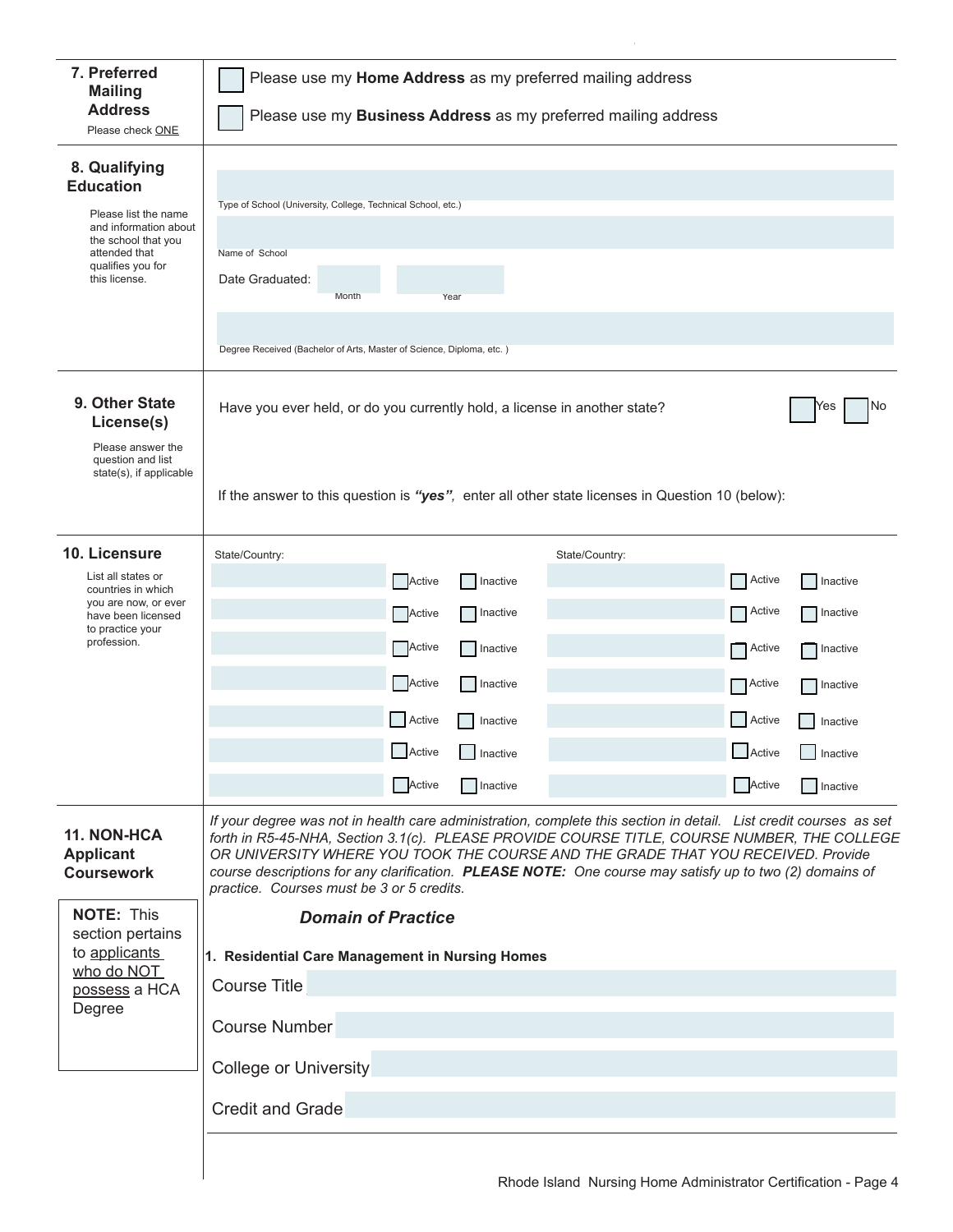| 2. Personnel Management                       |
|-----------------------------------------------|
| <b>Course Title</b>                           |
| <b>Course Number</b>                          |
| <b>College or University</b>                  |
| <b>Credit and Grade</b>                       |
| 3. Financial Management of Nursing Homes      |
| <b>Course Title</b>                           |
| <b>Course Number</b>                          |
| <b>College or University</b>                  |
| <b>Credit and Grade</b>                       |
| 4. Environmental Management of Nursing Homes  |
| <b>Course Title</b>                           |
| <b>Course Number</b>                          |
| <b>College or University</b>                  |
| <b>Credit and Grade</b>                       |
| 5. Governance and Management of Nursing Homes |
| Course Title                                  |
| <b>Course Number</b>                          |
| College or University                         |
| Credit and Grade                              |
| Comments: _________                           |
|                                               |
|                                               |
|                                               |
|                                               |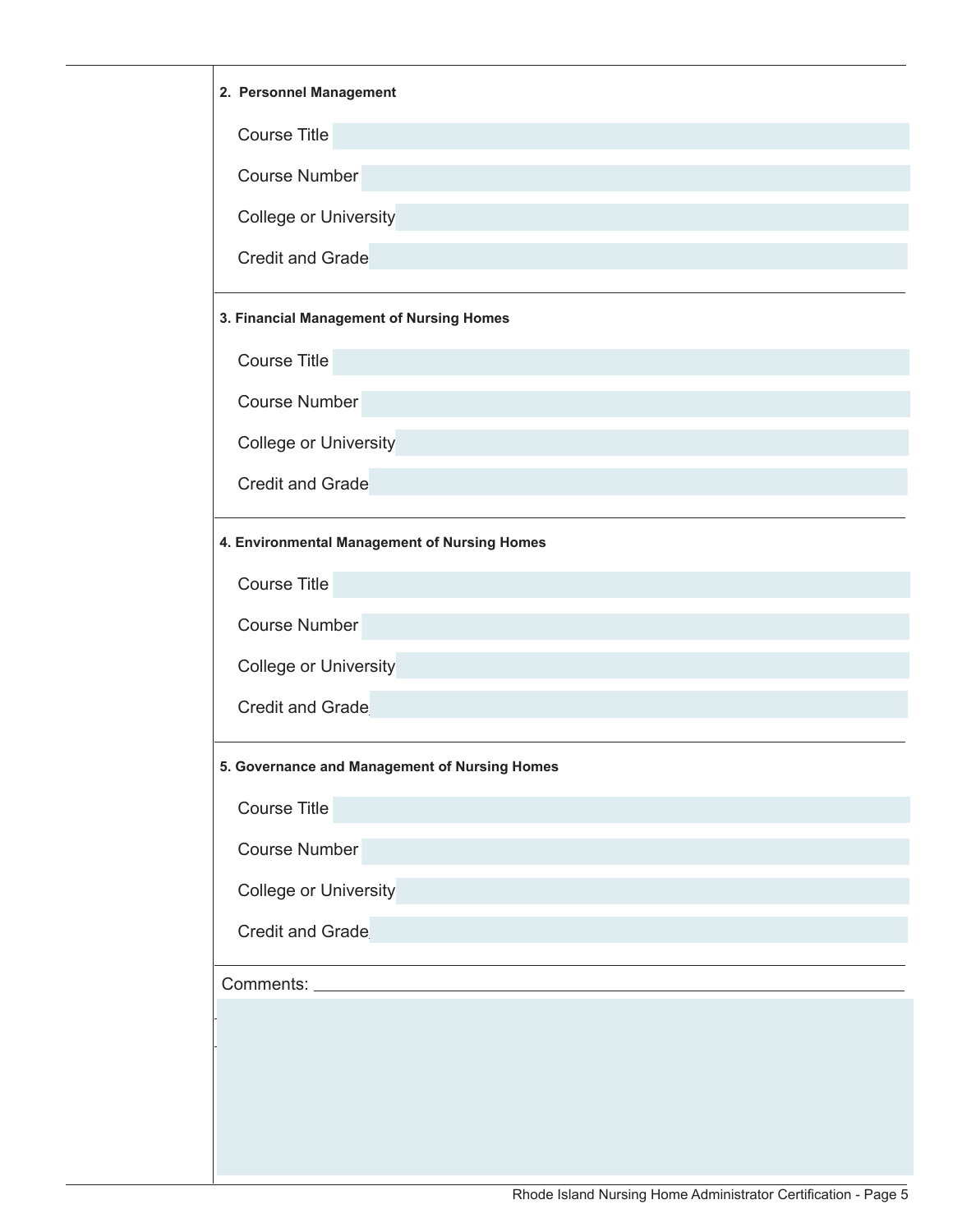Τ

| 12. Criminal<br><b>Convictions</b><br>Respond to the<br>question at the top<br>of the section, then<br>list any criminal<br>conviction(s) in the<br>space provided.<br>If necessary, you<br>may continue on a<br>separate 81/2 x 11<br>sheet of paper. | Have you ever been convicted of a violation, plead Nolo Contendere, or<br>entered a plea bargain to any federal, state or local statute, regulation, or<br>No<br>Yes<br>ordinance or are any formal charges pending?<br>Abbreviation of State and Conviction <sup>1</sup> (e.g. CA - Illegal Possession of a Controlled Substance):<br>Month<br>Year                                                                                                                                                                                                                                                                                                                                                                                                                                                                                                                        |  |  |  |  |  |
|--------------------------------------------------------------------------------------------------------------------------------------------------------------------------------------------------------------------------------------------------------|-----------------------------------------------------------------------------------------------------------------------------------------------------------------------------------------------------------------------------------------------------------------------------------------------------------------------------------------------------------------------------------------------------------------------------------------------------------------------------------------------------------------------------------------------------------------------------------------------------------------------------------------------------------------------------------------------------------------------------------------------------------------------------------------------------------------------------------------------------------------------------|--|--|--|--|--|
| 13. Disciplinary<br><b>Questions</b><br>Check either Yes<br>or No for each<br>question.                                                                                                                                                                | Has any Health Professional license, certificate, registration, or permit you<br>1.<br>No<br>Yes<br>hold or have held, been disciplined, or are formal charges pending?<br>Have you ever been denied a license, certificate, registration or permit in<br>2.<br>Yes<br>No<br>any state?<br>Note: If you answer "Yes" to any question, you are required to furnish complete details, including date, place, reason and                                                                                                                                                                                                                                                                                                                                                                                                                                                       |  |  |  |  |  |
|                                                                                                                                                                                                                                                        | disposition of the matter. You may use the space below or, if needed, a separate sheet of paper.                                                                                                                                                                                                                                                                                                                                                                                                                                                                                                                                                                                                                                                                                                                                                                            |  |  |  |  |  |
| 14. Affidavit of<br><b>Applicant</b><br>Complete this section<br>and sign.                                                                                                                                                                             | being first duly sworn, depose and say that I the person<br>Ι,<br>referred to in the foregoing application and supporting documents.<br>I have read carefully the questions in the foregoing application and have answered them completely, without<br>reservations of any kind, and I declare under penalty of perjury that my answers and all statements made by<br>me herein are true and correct. Should I furnish any false information in this application, I hereby agree that<br>such act shall constitute cause for denial, suspension or revocation of my license to practice as a Nursing<br>Home Administrator in the State of Rhode Island.<br>I understand that this is a continuing application and that I have an affirmative duty to inform HEALTH of any<br>change in the answers to these questions after this application and this affidavit is signed. |  |  |  |  |  |
|                                                                                                                                                                                                                                                        | <b>Signature of Applicant</b><br>Date of Signature (MM/DD/YY)                                                                                                                                                                                                                                                                                                                                                                                                                                                                                                                                                                                                                                                                                                                                                                                                               |  |  |  |  |  |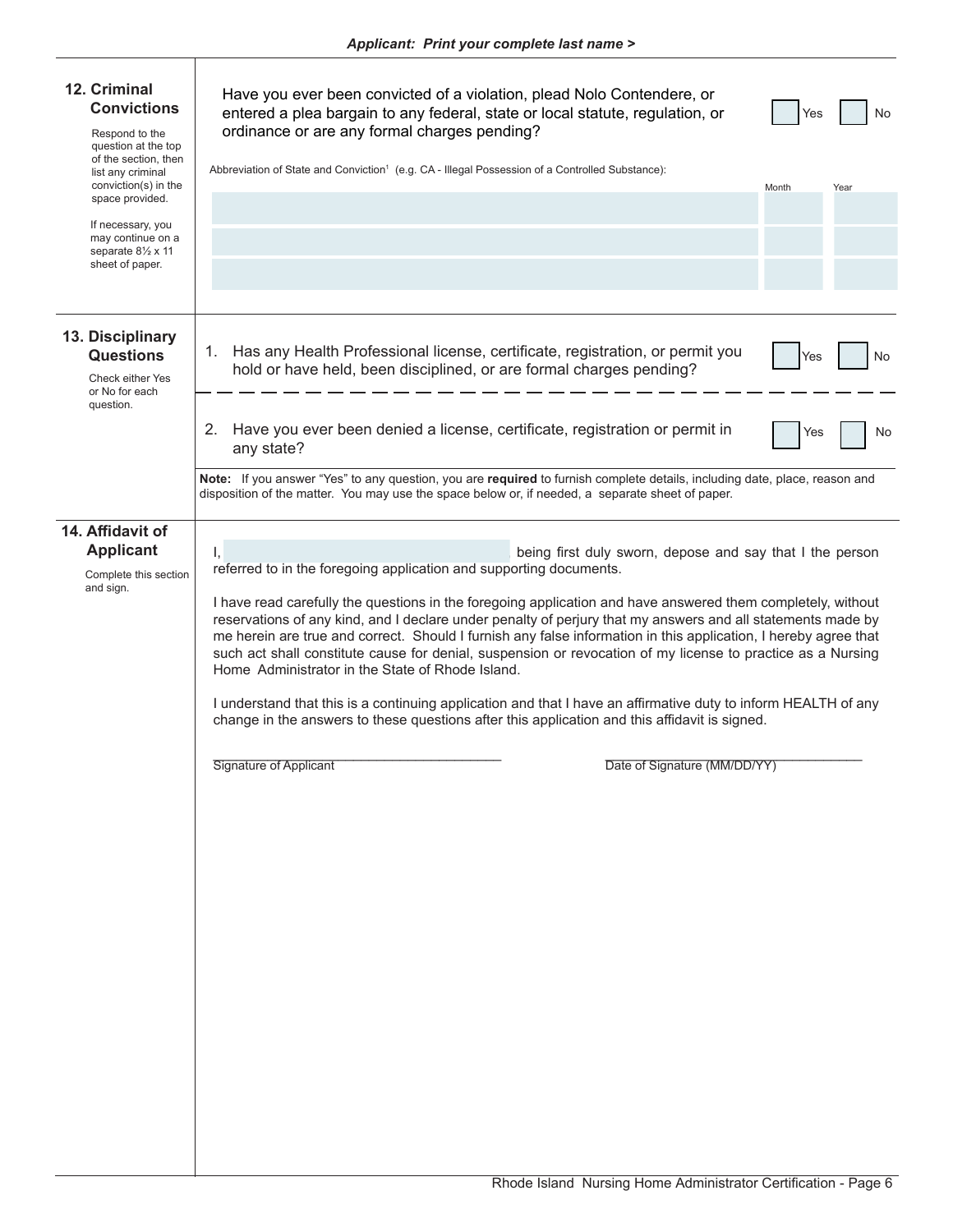|                                                                                                                                                                                                                                                                                                                                                                                                                                                                                                                                                                                                                                                                                                                                                                                                                          | <b>Rhode Island Department of Health</b><br>Room 104, 3 Capitol Hill<br>Providence, RI 02908-5097<br>(401) 222-2828 |                              | Substitute forms are not acceptable, copy this form as needed. |  |  |  |
|--------------------------------------------------------------------------------------------------------------------------------------------------------------------------------------------------------------------------------------------------------------------------------------------------------------------------------------------------------------------------------------------------------------------------------------------------------------------------------------------------------------------------------------------------------------------------------------------------------------------------------------------------------------------------------------------------------------------------------------------------------------------------------------------------------------------------|---------------------------------------------------------------------------------------------------------------------|------------------------------|----------------------------------------------------------------|--|--|--|
| Documentation of Three Hundred Fifty (350) Hours of Field Experience<br>(AIT Certification Form - Required for Examination and Endorsement Applicants Only)                                                                                                                                                                                                                                                                                                                                                                                                                                                                                                                                                                                                                                                              |                                                                                                                     |                              |                                                                |  |  |  |
|                                                                                                                                                                                                                                                                                                                                                                                                                                                                                                                                                                                                                                                                                                                                                                                                                          |                                                                                                                     |                              | 19                                                             |  |  |  |
| Print/Type Applicant's Full Name<br>R5-45-NHA, "Rules and Regulations for Licensing of Nursing Home Administrators" - Section 3.0, "Qualifications for Licensure"                                                                                                                                                                                                                                                                                                                                                                                                                                                                                                                                                                                                                                                        | Social Security Number                                                                                              |                              | Date of Birth                                                  |  |  |  |
| - requires successful completion of a degree in a health-care related field from an accredited College or University and requires<br>satisfactory completion of a field experience of at least three hundred fifty (350) hours, within a twelve (12) month period, in a training<br>capacity in a licensed nursing facility that shall include training in the following areas: Administration, Nursing, Activities Department,<br>Social Services/Admissions, Human Resources, Rehabilitation Department, Medical/Patient Records, Business Office, Dietary<br>Department, Environment/Maintenance and Housekeeping/Laundry. At the conclusion of the field experience, the administrator of the<br>licensed nursing facilty where the field experience was performed must attest that the training included each area. |                                                                                                                     |                              |                                                                |  |  |  |
| I hereby attest that                                                                                                                                                                                                                                                                                                                                                                                                                                                                                                                                                                                                                                                                                                                                                                                                     |                                                                                                                     |                              | has satisfactorily completed three hundred                     |  |  |  |
| fifty (350) hours* of Field Experience in the following areas:<br>Number                                                                                                                                                                                                                                                                                                                                                                                                                                                                                                                                                                                                                                                                                                                                                 | Number                                                                                                              | Number                       |                                                                |  |  |  |
| of Hours<br><b>Administration</b>                                                                                                                                                                                                                                                                                                                                                                                                                                                                                                                                                                                                                                                                                                                                                                                        | of Hours<br><b>Nursing</b>                                                                                          | of Hours                     | <b>Human Resources</b>                                         |  |  |  |
|                                                                                                                                                                                                                                                                                                                                                                                                                                                                                                                                                                                                                                                                                                                                                                                                                          |                                                                                                                     |                              |                                                                |  |  |  |
| <b>Activities Department</b>                                                                                                                                                                                                                                                                                                                                                                                                                                                                                                                                                                                                                                                                                                                                                                                             | <b>Admissions</b>                                                                                                   |                              | <b>Medical/Patient Records</b>                                 |  |  |  |
| <b>Dietary Department</b>                                                                                                                                                                                                                                                                                                                                                                                                                                                                                                                                                                                                                                                                                                                                                                                                | <b>Environment/Maintenance</b>                                                                                      |                              | <b>Business Office</b>                                         |  |  |  |
| <b>Rehabilitation Department</b>                                                                                                                                                                                                                                                                                                                                                                                                                                                                                                                                                                                                                                                                                                                                                                                         | <b>Social Services/Admissions</b>                                                                                   |                              | <b>Housekeeping/Laundry</b>                                    |  |  |  |
| Other, Explain:                                                                                                                                                                                                                                                                                                                                                                                                                                                                                                                                                                                                                                                                                                                                                                                                          |                                                                                                                     |                              |                                                                |  |  |  |
| <b>Total number of hours in AIT Training Program</b>                                                                                                                                                                                                                                                                                                                                                                                                                                                                                                                                                                                                                                                                                                                                                                     |                                                                                                                     |                              |                                                                |  |  |  |
|                                                                                                                                                                                                                                                                                                                                                                                                                                                                                                                                                                                                                                                                                                                                                                                                                          | *Hours should be approximate. The weights accorded the six domains of practice per NAB:                             |                              |                                                                |  |  |  |
| 16% Resident Care Management<br>13% Personnel Management                                                                                                                                                                                                                                                                                                                                                                                                                                                                                                                                                                                                                                                                                                                                                                 | 25% Financial Management<br>19% Regulatory Management                                                               |                              | 11% Environmental Management<br>20% Organizational Management  |  |  |  |
| RI NHA Name                                                                                                                                                                                                                                                                                                                                                                                                                                                                                                                                                                                                                                                                                                                                                                                                              |                                                                                                                     | <b>RI NHA License Number</b> |                                                                |  |  |  |
|                                                                                                                                                                                                                                                                                                                                                                                                                                                                                                                                                                                                                                                                                                                                                                                                                          |                                                                                                                     |                              |                                                                |  |  |  |
| RI NHA Signature                                                                                                                                                                                                                                                                                                                                                                                                                                                                                                                                                                                                                                                                                                                                                                                                         |                                                                                                                     | Date of Signature (MM/DD/YY) |                                                                |  |  |  |
| <b>RI Nursing Facility</b>                                                                                                                                                                                                                                                                                                                                                                                                                                                                                                                                                                                                                                                                                                                                                                                               |                                                                                                                     |                              |                                                                |  |  |  |
|                                                                                                                                                                                                                                                                                                                                                                                                                                                                                                                                                                                                                                                                                                                                                                                                                          | The foregoing instrument was acknowledged before me this _____________ day of                                       |                              |                                                                |  |  |  |
|                                                                                                                                                                                                                                                                                                                                                                                                                                                                                                                                                                                                                                                                                                                                                                                                                          | $\sim$ , 20 $\sim$ , by $\sim$ . The contract of $\sim$ , $\sim$                                                    |                              |                                                                |  |  |  |
|                                                                                                                                                                                                                                                                                                                                                                                                                                                                                                                                                                                                                                                                                                                                                                                                                          | who is personally known to me or has produced __________________________________                                    |                              |                                                                |  |  |  |
| as documentation and did / did not take an oath.                                                                                                                                                                                                                                                                                                                                                                                                                                                                                                                                                                                                                                                                                                                                                                         |                                                                                                                     |                              |                                                                |  |  |  |
|                                                                                                                                                                                                                                                                                                                                                                                                                                                                                                                                                                                                                                                                                                                                                                                                                          |                                                                                                                     |                              |                                                                |  |  |  |
| Name of Notary (Print, Type or Stamp)                                                                                                                                                                                                                                                                                                                                                                                                                                                                                                                                                                                                                                                                                                                                                                                    | Signature of Notary                                                                                                 |                              | Notary Seal                                                    |  |  |  |
| Notary No/Commission No.                                                                                                                                                                                                                                                                                                                                                                                                                                                                                                                                                                                                                                                                                                                                                                                                 | Commission Expiration Date (MM/DD/YY)                                                                               |                              |                                                                |  |  |  |

Rhode Island Nursing Home Administrator Certification - Page 7